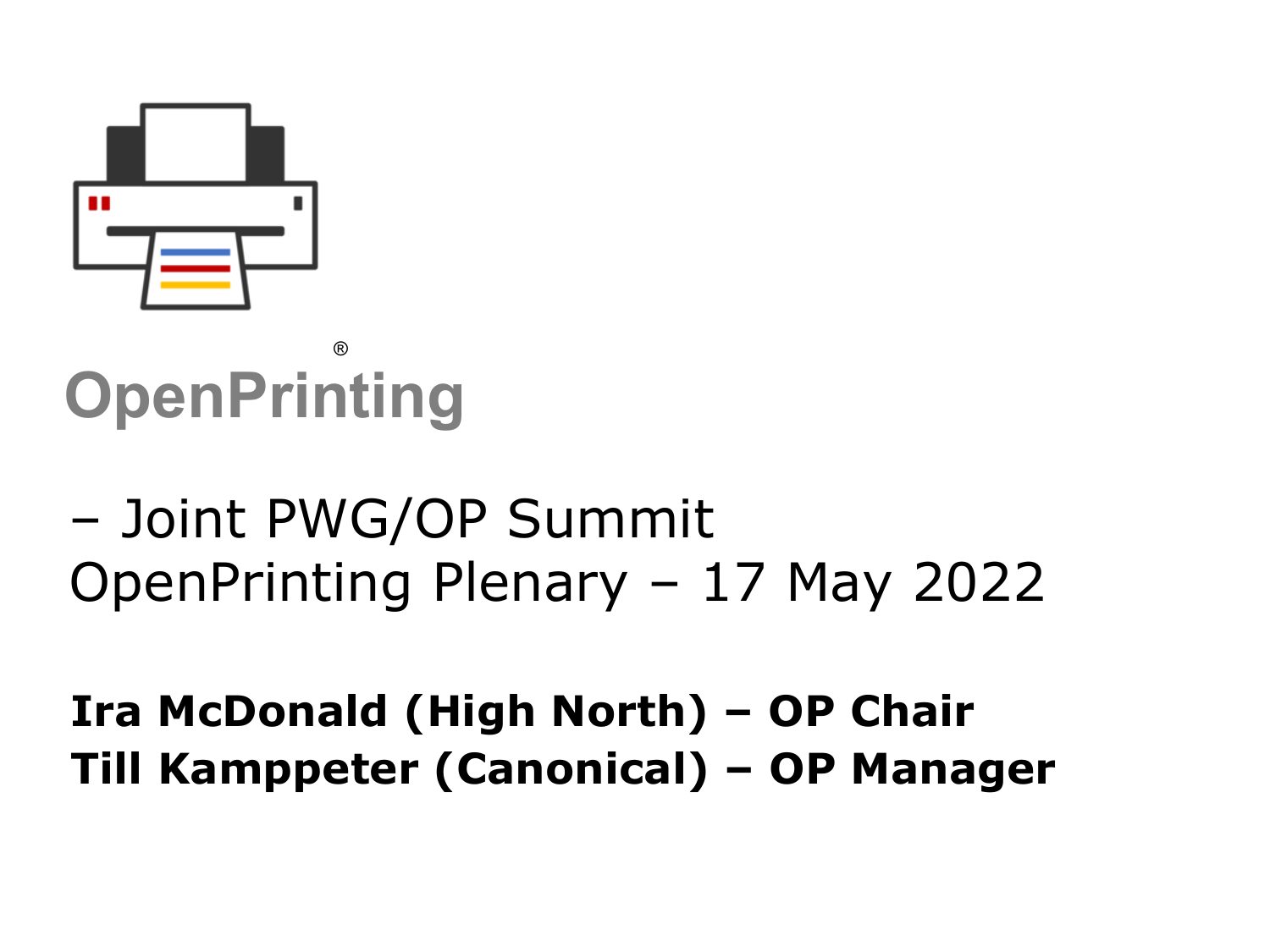## OP Plenary Agenda



- **Administrivia**
- **Linux Markets and Distributions**
- **OpenPrinting Highlights 2021**
- **OpenPrinting GSoC 2021**
- **OpenPrinting Highlights 2022**
- **OpenPrinting GSoC 2022**
- **OpenPrinting Next Steps**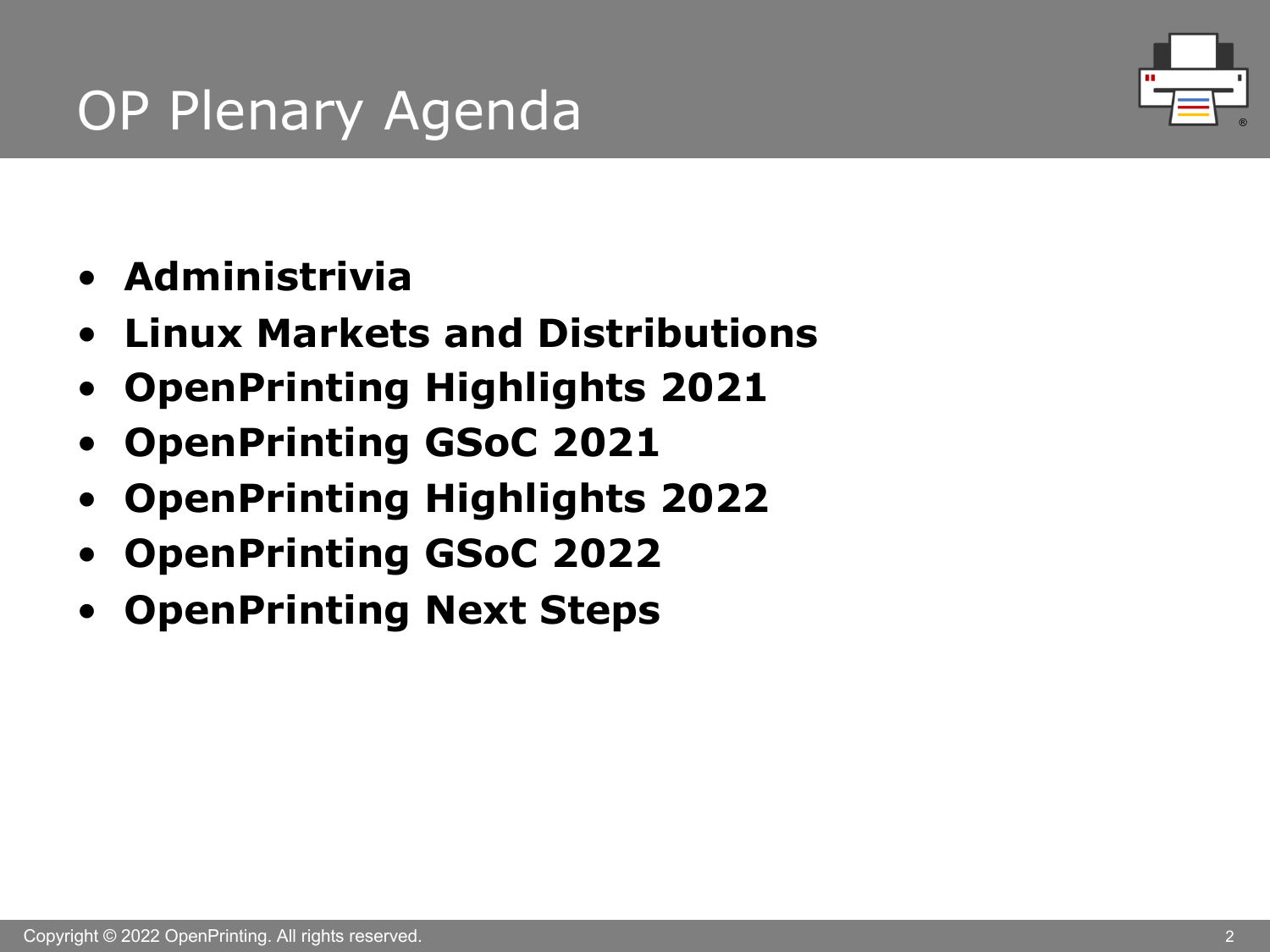## Administrivia

- **Welcome and Introductions**
- **Confirm Minutes Taker**
- **Review PWG Antitrust Policy**
- **Review PWG IP Policy**
- **Review PWG Patent Policy**
- **OpenPrinting Agenda**

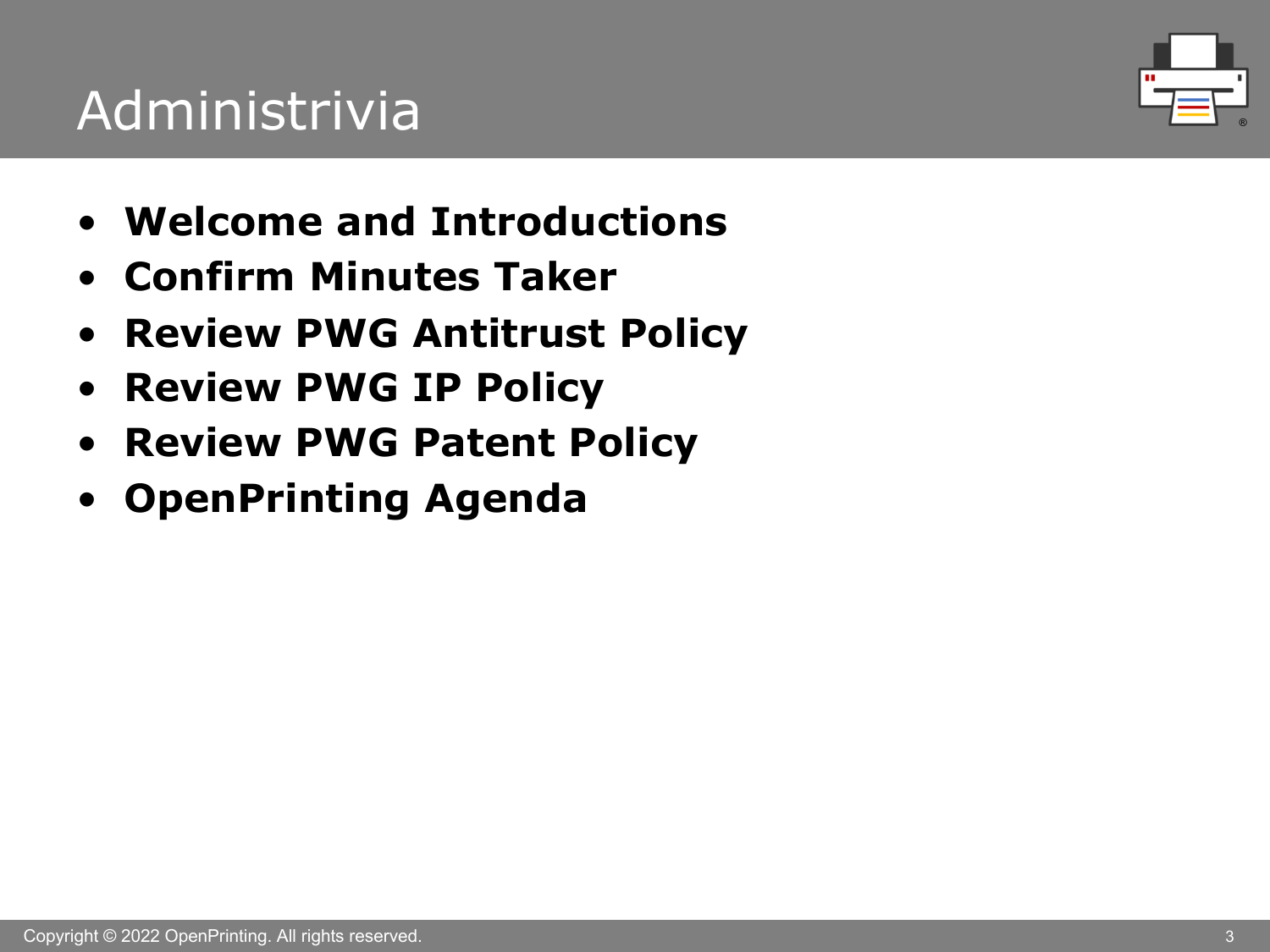## PWG Antitrust Policy

- "This meeting is being held in accordance with the PWG Antitrust Policy"
	- https://www.pwg.org/chair/membership\_docs/pwg-antit policy.pdf
- The IEEE-ISTO Printer Working Group ("PWG") w not become involved in the business decisions of Members. The PWG strictly complies with applica antitrust laws. Every PWG Member shall comply v this policy. The PWG Officers and PWG Workgrou Officers are responsible to ensure that this policy adhered to in all PWG activities.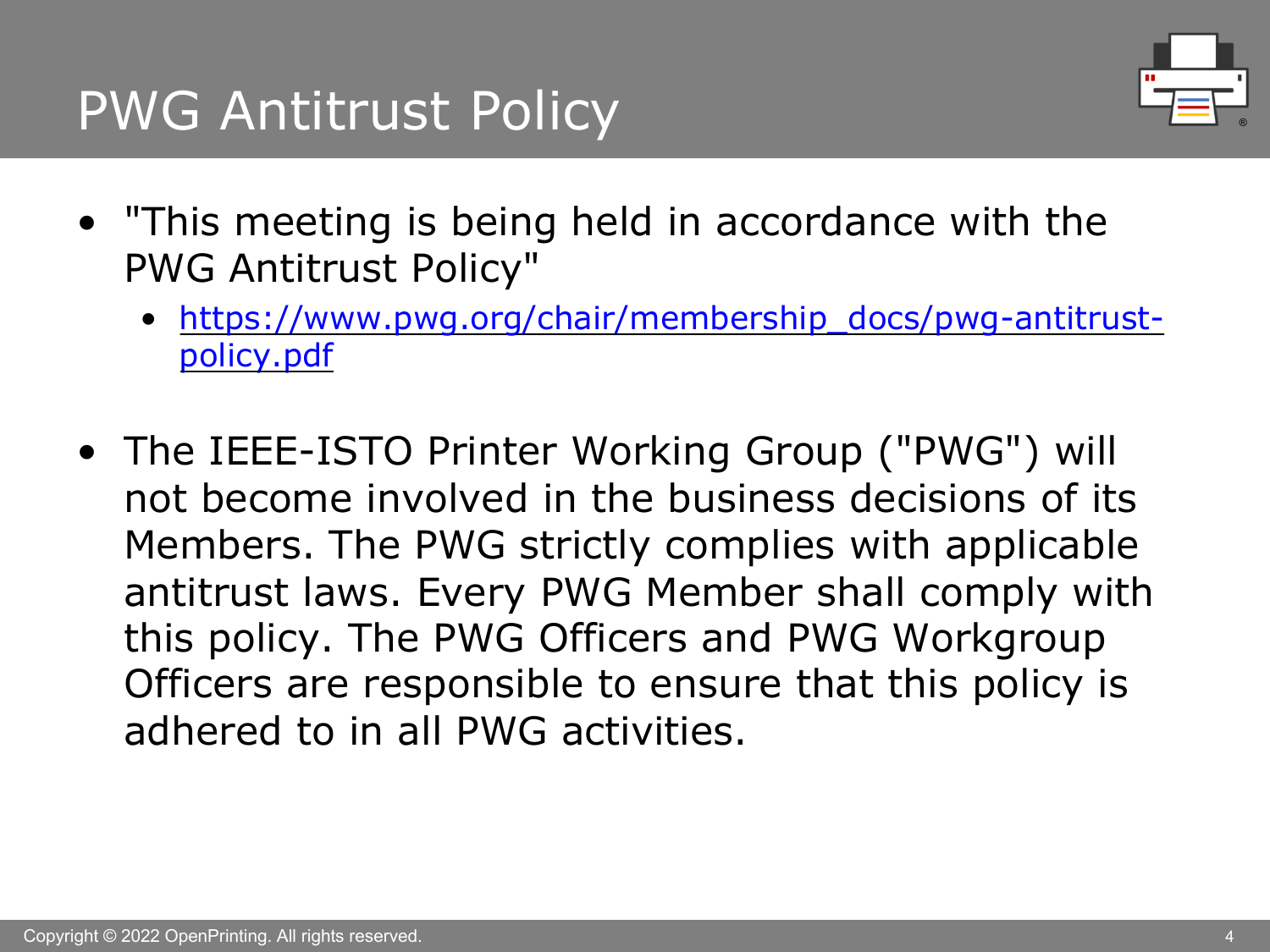## PWG IP Policy

- "This meeting is being held in accordance with th PWG Intellectual Property Policy"
	- https://www.pwg.org/chair/membership\_docs/pwg-ippolicy.pdf
- TL;DR: Anything you say in a PWG meeting or er to a PWG address can be used in a PWG standard
	- (but please do read the IP policy above if you haven't do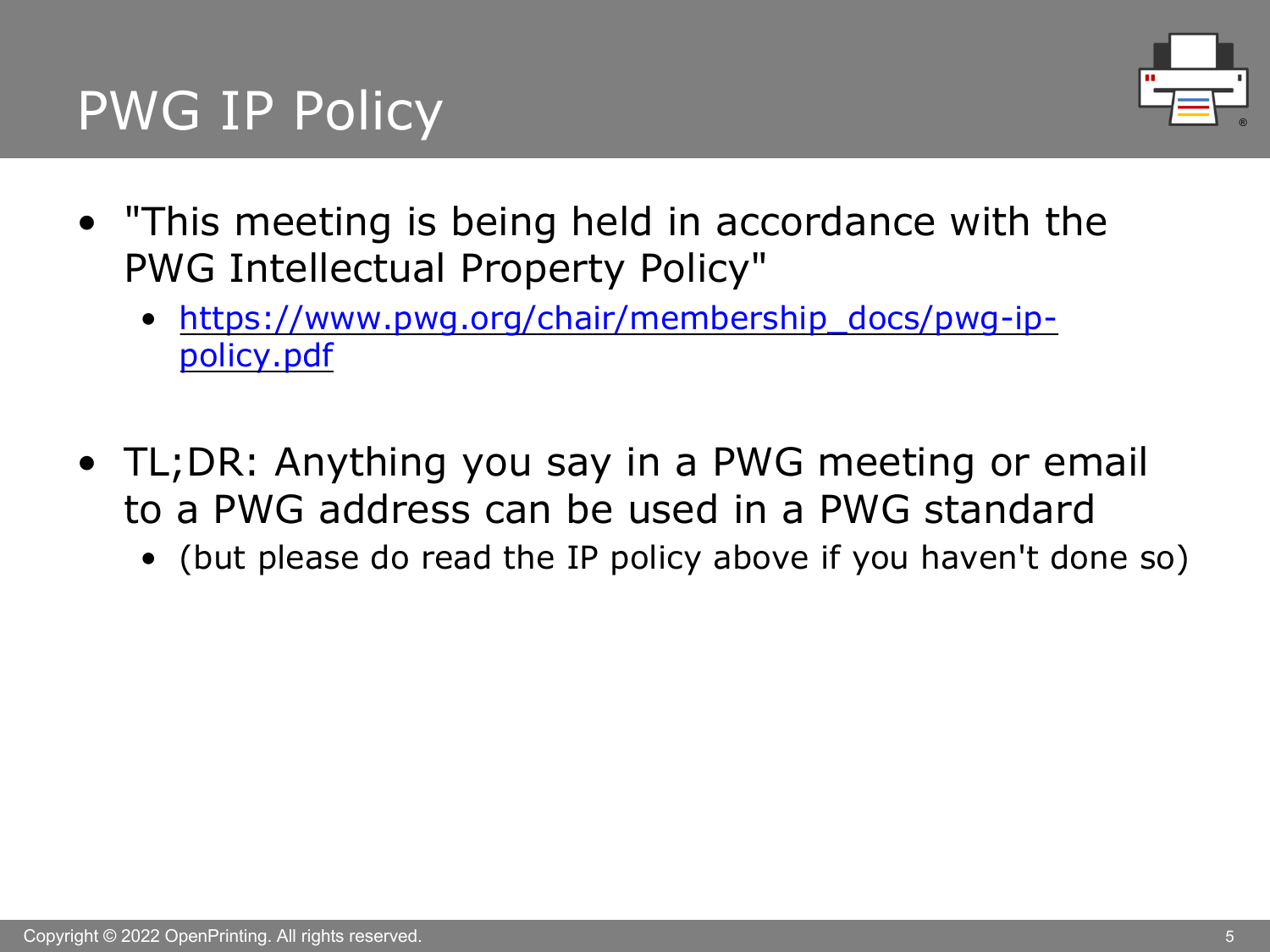

PWG standards may include the known use of essential patents and patent applications provided the PWG Chair receives assurance from the patent holder or applicant with respect to patents whose infringement is, or in the case of patent applications, potential future infringement the applicant asserts will be, unavoidable in a compliant implementation of either mandatory or optional portions of the standard. This assurance shall be provided without coercion.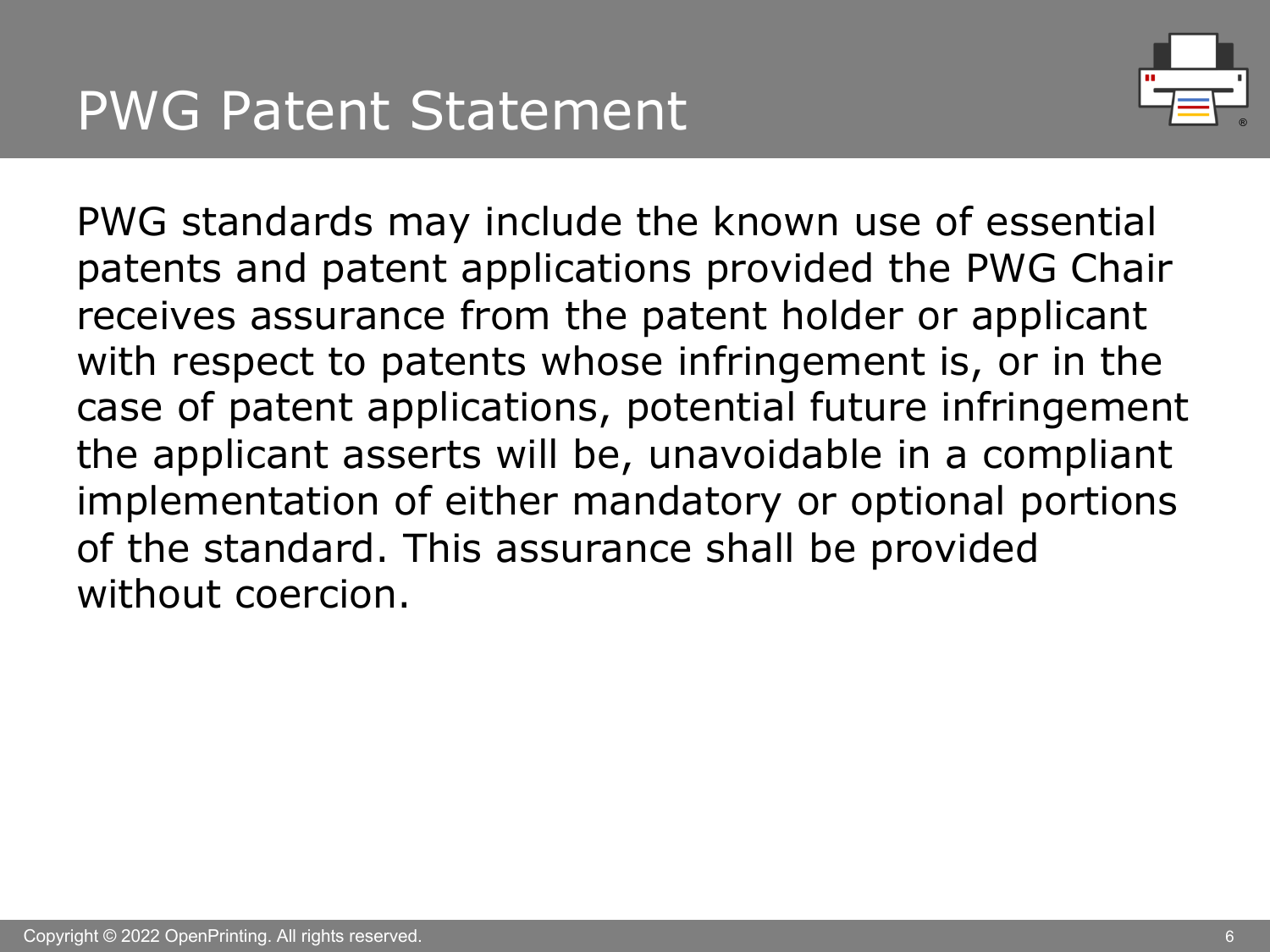

### This assurance shall be either:

- A general disclaimer to the effect that the patentee will not enforce any of its present or future patent(s) whose use would be required to implement either mandatory or optional portions of the proposed PWG standard against any person or entity complying with the standard; or
- A statement that a license for such implementation will be made available without compensation or under reasonable rates, with reasonable terms and conditions that are demonstrably free of any unfair discrimination.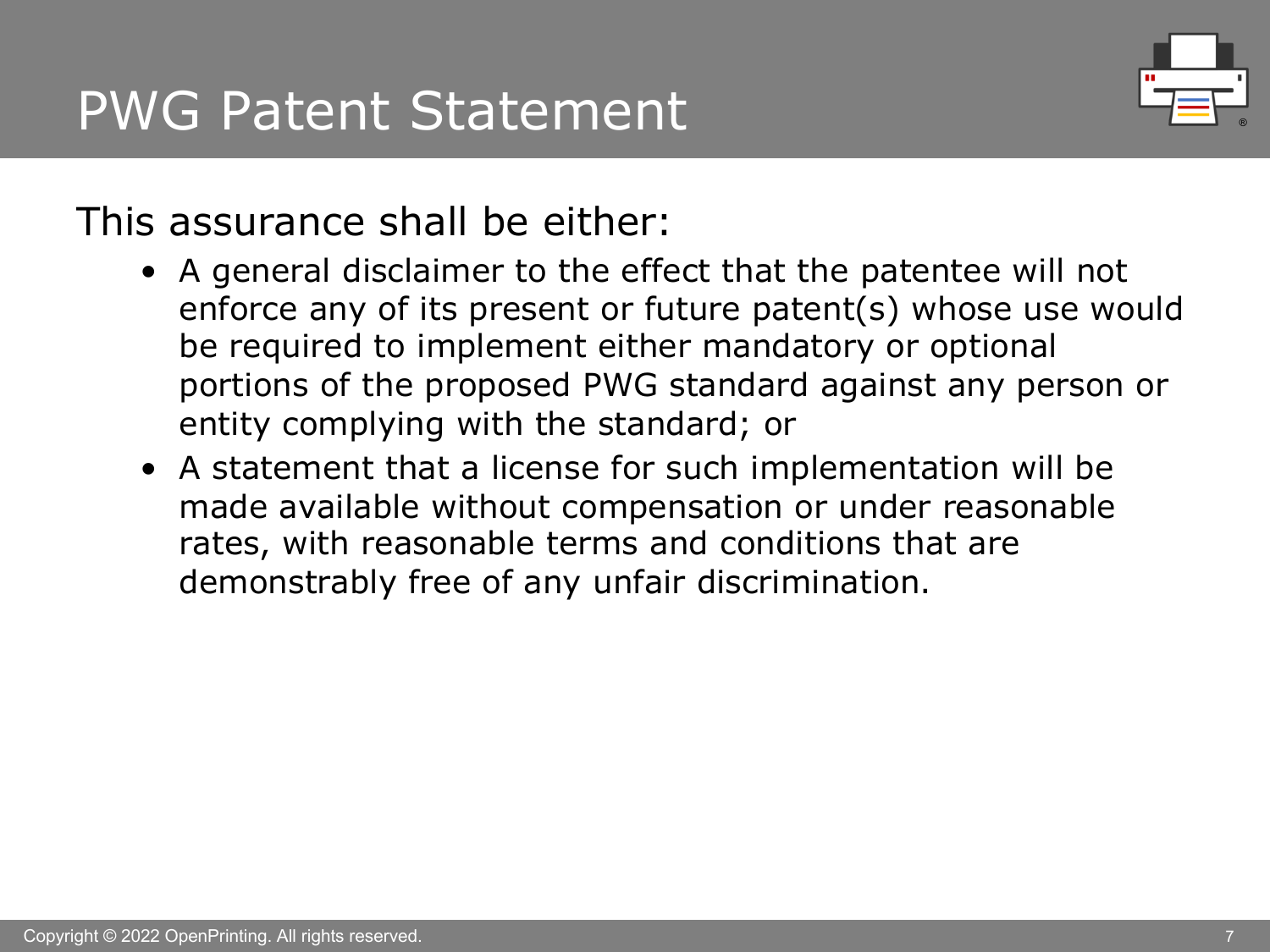

The PWG is not in a position to give authoritative or comprehensive information about evidence, validity or scope of patents or similar rights, but it is desirable that any available information should be disclosed. Therefore, all PWG members shall, from the outset, draw PWG's attention to any relevant patents either their own or of other organizations including their Affiliates that are known to the PWG members or any of their Affiliates, although PWG is unable to verify the validity of any such information.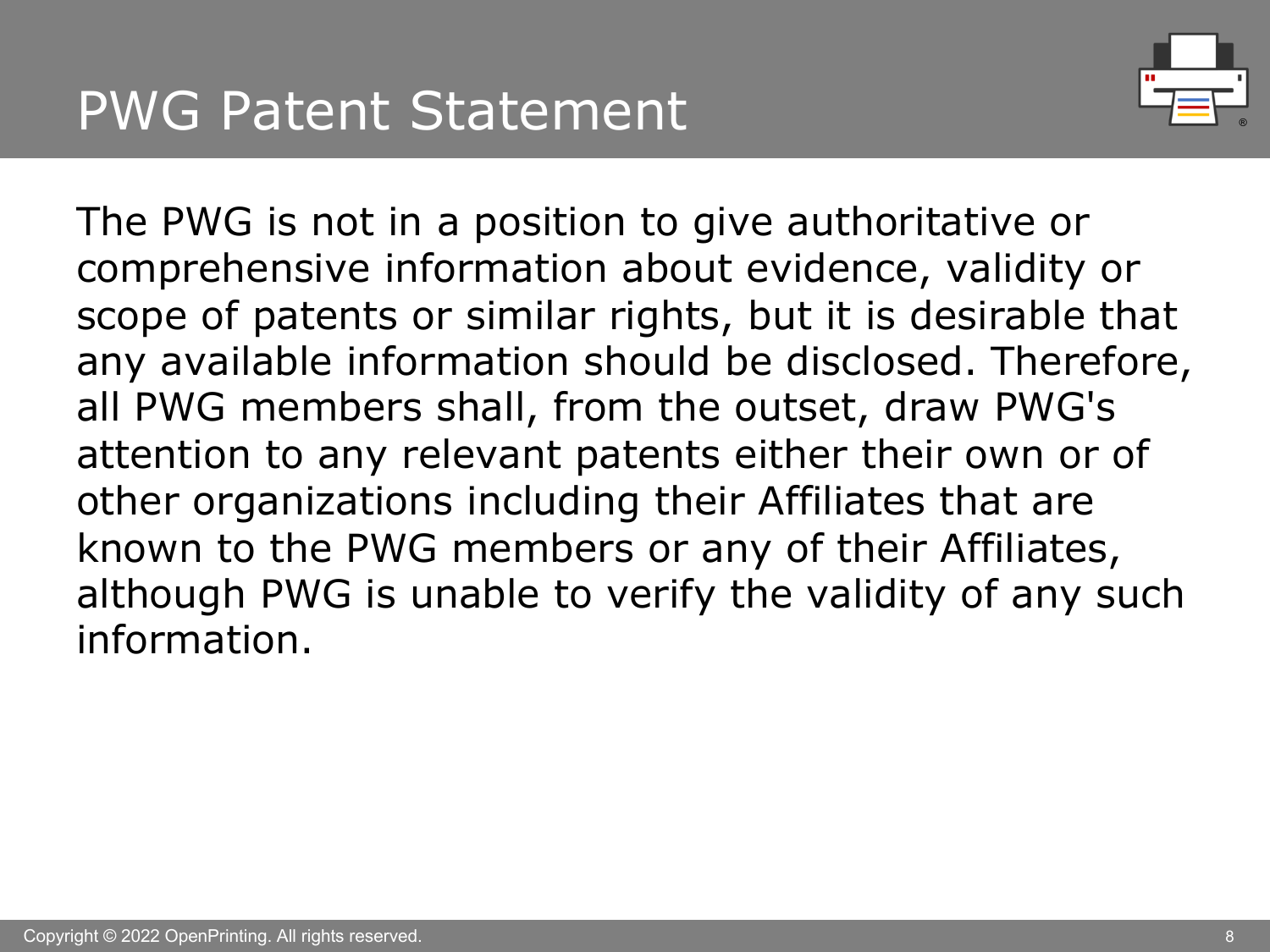## Inappropriate Topics for PWG Working Group Meetings



Do Not Discuss:

- The validity/essentiality of patents/patent claims
- The cost of specific patent use
- Licensing terms or conditions
- Product pricing, territorial restrictions, or market share
- Don't discuss ongoing litigation or threatened litigation

### **DO raise an objection** if inappropriate topics are discussed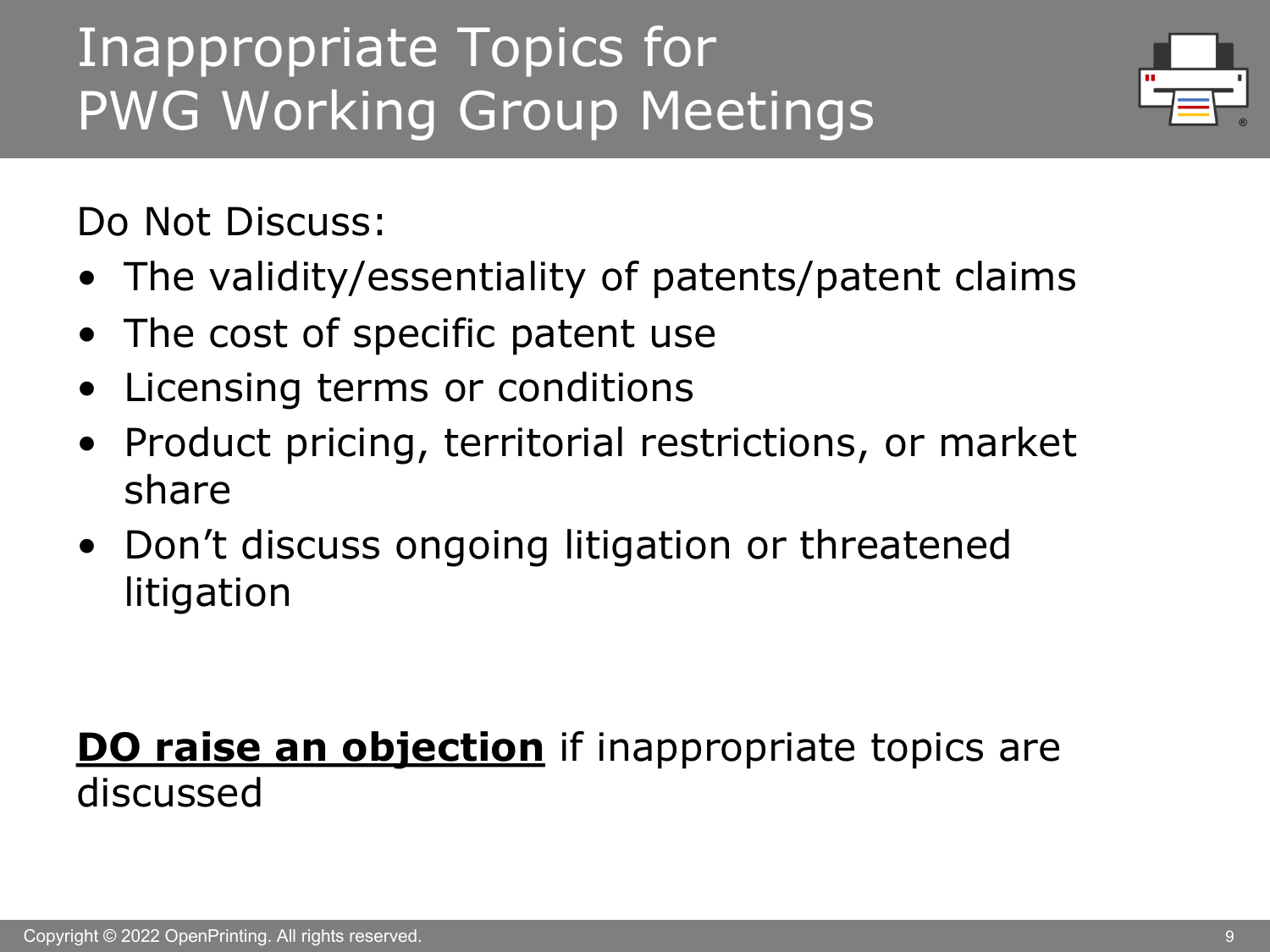## OP Agenda Overview – Tuesday

**(All times are US Eastern Daylight Time)**

### **Tuesday – 17 May 2021 – Day 1**

- **11:00 – 12:00 OpenPrinting Plenary**
- **12:00 – 12:45 Break / Lunch**
- **12:45 – 1:30 OpenPrinting: GSoC Project Updates**
	- **1:30 – 2:30 OpenPrinting: Status of Ghostscript / MuPDF**
	- **2:30 – 3:00 Break**
	- **3:00 – 4:00 OpenPrinting: Status of Chrome OS Printing**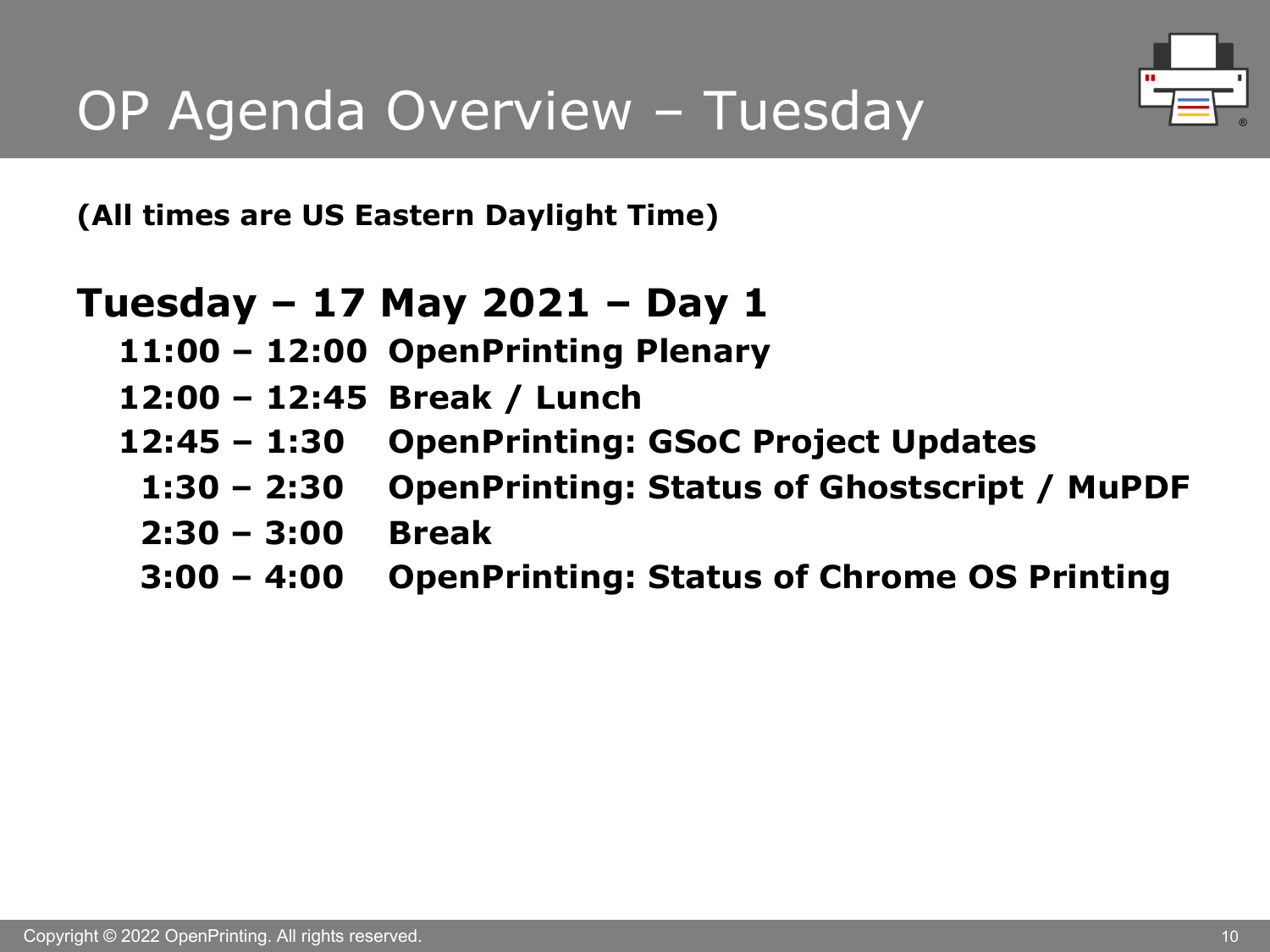

**(All times are US Eastern Daylight Time)**

### **Wednesday – 18 May 2021 – Day 2**

- **10:00 – 11:00 CUPS Plenary**
- **11:00 – 12:00 OpenPrinting: Retro-Fitting Printer Applications**
- **12:00 – 12:45 Break / Lunch**
- **12:45 – 1:45 OpenPrinting: cups-filters, CUPS SNAP, Printer Applications, Driverless Scanning**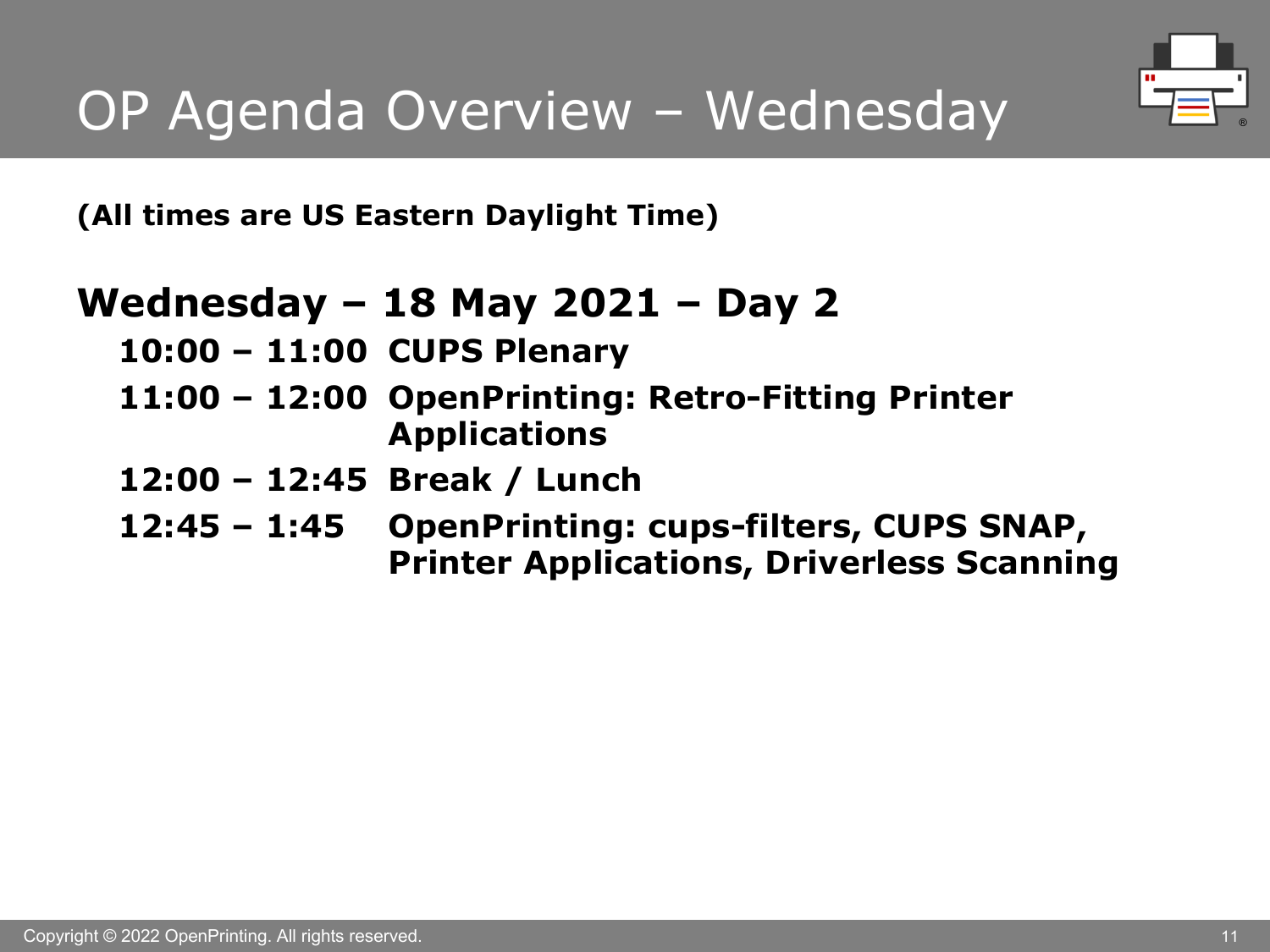## Li[nux Markets and Distributions](https://w3techs.com/technologies/comparison/os-linux,os-windows)

- **[Linux Internet public server market share in May 2](http://gs.statcounter.com/os-market-share/mobile/worldwide)021 – 38% Linux / 20% Windows / 43% other/unknown https://w3techs.com/technologies/overview/operating\_system [https://w3techs.com/technologies/details/os-unix](https://distrowatch.com/dwres.php?resource=popularity)**
- **Linux Web Server market share in May 2021 – 38% Linux / 20% Windows / 42% other/unknown https://w3techs.com/technologies/comparison/os-linux,os-windows**
- **Linux mobile OS market share in May 2022 – 72% Android / 27% iOS / 1% other/unknown http://gs.statcounter.com/os-market-share/mobile/worldwide**
- **Linux distributions popularity on Distro Watch in 20 – Mint, Manjaro, Ubuntu, Debian, Fedora, openSUSE, CentOS https://distrowatch.com/dwres.php?resource=popularity**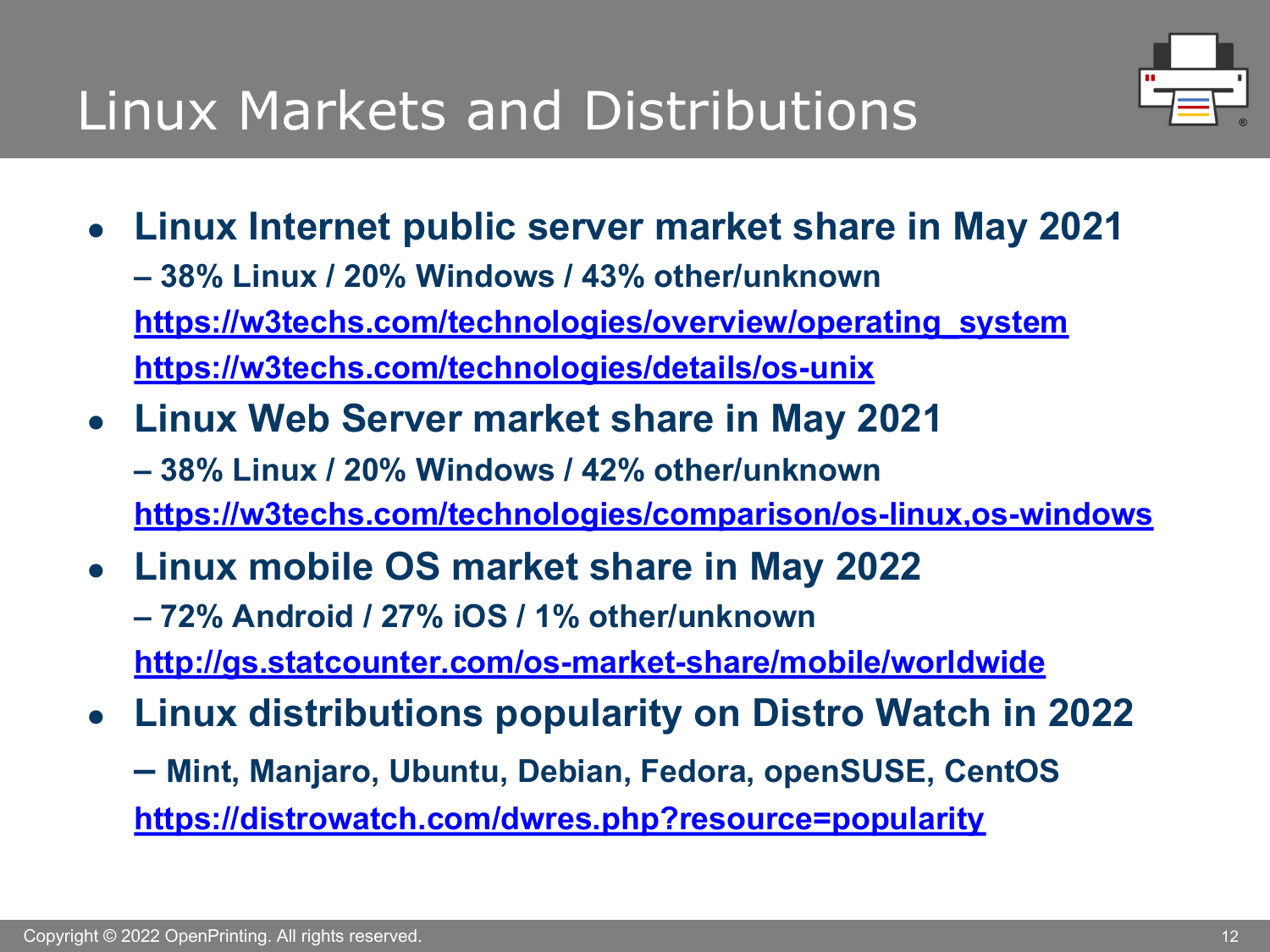# OpenPrinting Highlights 2021– 1 of 3

### **OpenPrinting celebrates 20 years of printing with free software.**

https://linuxplumbersconf.org/event/7/contributions/748/attachment **265/20-Years-on-Printing-with-Free-Software.pdf**

### **CUPS OpenPrinting**

- **See CUPS Plenary presentation tomorrow**
- **Developers – Mike Sweet and Linux community**
- **Releases v2.3.3op1 (20 November 2020) and v2.3.3op2 (1 February**
- **Ubuntu 21.04 (22 April 2021) shipped with CUPS v2.3.3op2**
- **Development is approaching CUPS v2.4.x**
- **CUPS Snap uses GIT master of OpenPrinting CUPS**

### **CUPS Filters Highlights**

- **See CUPS Filters presentation tomorrow**
- **Developers – Till Kamppeter and Linux community**
- **Releases – v1.27.5 (5 June 2020) thru v1.28.8 (25 March 2021)**
- **Ubuntu 21.04 (22 April 2021) shipped with CUPS Filters v1.28.8**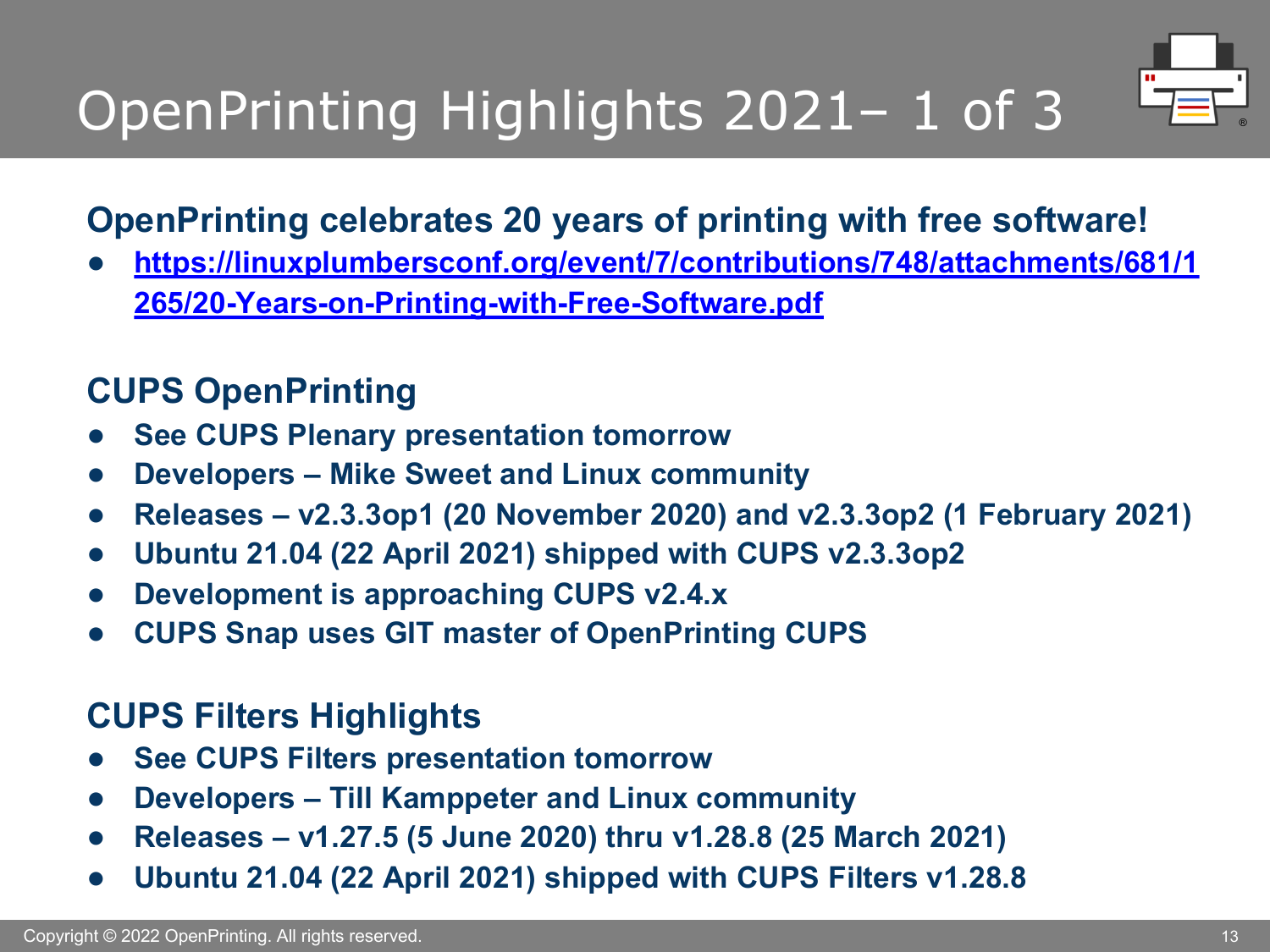# O[penPrinting Highlights 202](https://lists.linuxfoundation.org/pipermail/printing-architecture/2020/003899.html)1– 2 of 3

### **PAPPL (Printer Application)**

- **See PAPPL presentations tomorrow**
- **Developers – Mike Sweet and Linux community**
- **Releases – v1.0.0 (11 December 2020) thru v1.0.3 (21 April 2021)**

### **Po[stScript Printer Application](https://github.com/OpenPrinting/cups-snap)**

- **[See PAPPL presentation](https://snapcraft.io/cups)s tomorrow**
- **Developers – Till Kamppeter and Linux community**
- **Started on 26 October 2020 https://lists.linuxfoundation.org/pipermail/printingarchitecture/2020/003899.html**
- **Mostly complete – a few PAPPL features are still pending**

### **CUPS Snap (Printing Stack Snap)**

- **See CUPS Snap presentation tomorrow**
- **Developers – Till Kamppeter and Linux community**
- **CUPS Snap project started in October 2017 https://github.com/OpenPrinting/cups-snap**
- **CUPS Snap is now in Snap Store https://snapcraft.io/cups**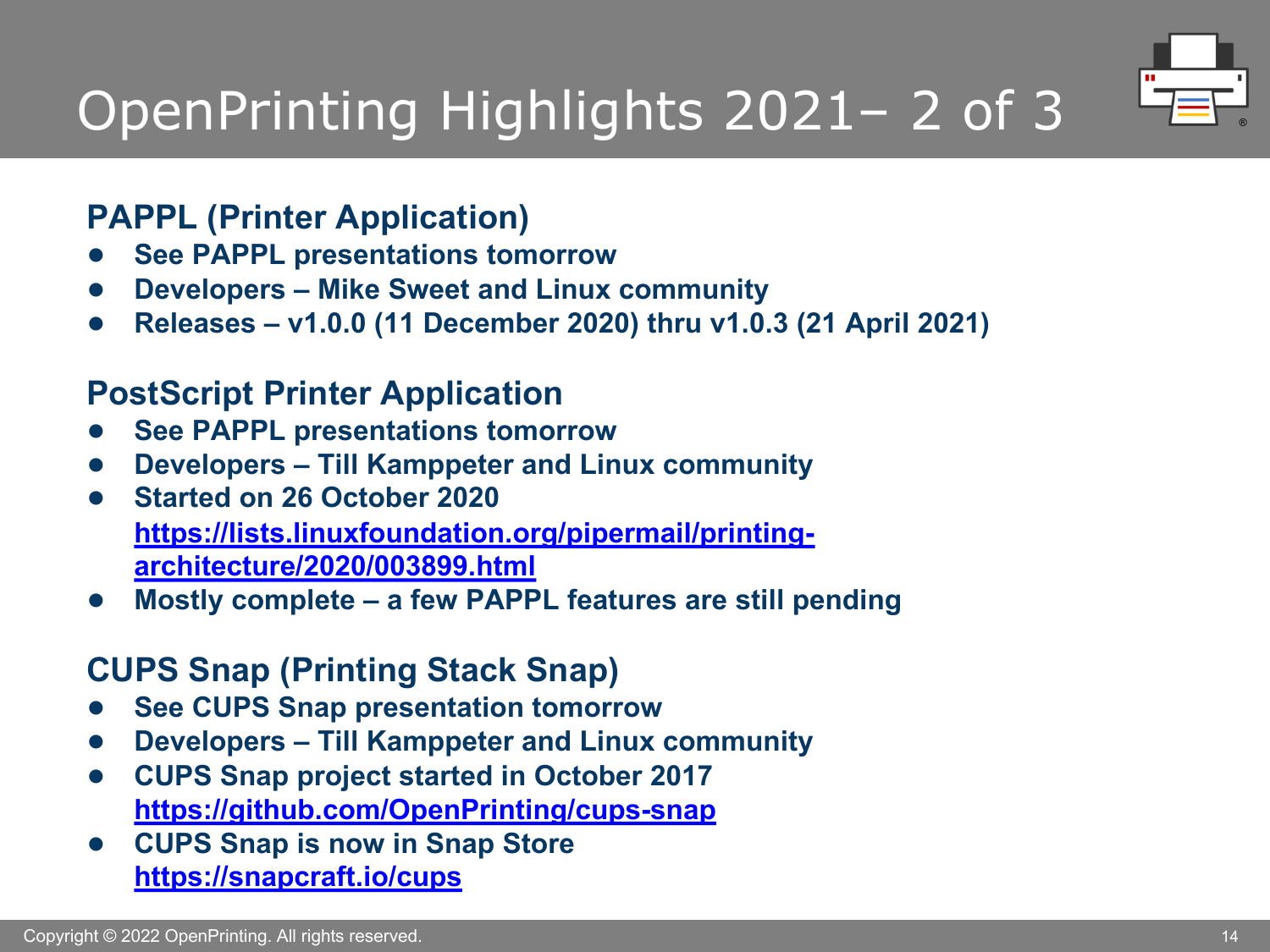

# OpenPrinting Highlights 2021– 3 of 3

#### **Driverless**

- **See CUPS Filters presentation tomorrow**
- **Nidhi Jain, LFMP 2020 added IPP FaxOut support**

#### **IPP over USB**

- **See CUPS Filters presentation tomorrow**
- **ippusbxd discontinued**
- **ipp-usb replaces ippusbxd in most Linux distributions**
- **Google Chrome OS has its own IPP-over-USB daemon in Rust**

#### **Scanning**

- **See CUPS Filters presentation tomorrow**
- **Mopria just published eSCL specification in April 2021**
- **sane-airscan supports eSCL / WSD**
	- **– Not integrated w/ IPP Scan Service or IPP System Service**
- **Scan integration w/ the IPP ecosystem is an open topic**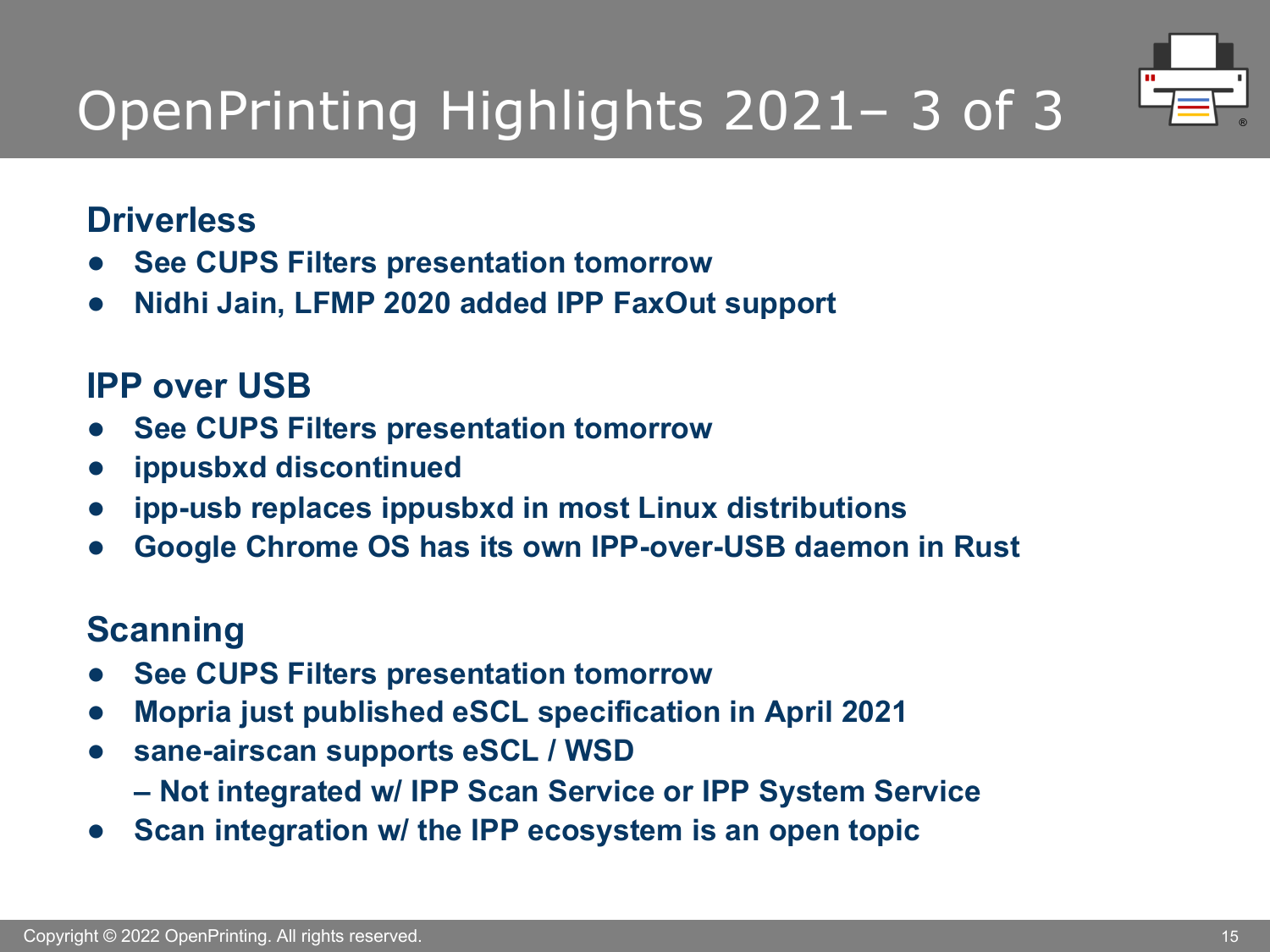## **OpenPrinting** Google Summer of Code 2021



## **OP in GSoC 2021 – Recruitment and Projects**

- **Student recruitment process started in late 2020** 
	- **– Recruitment hampered by COVID-19 pandemic travel restrictions**
	- **– GSoC 2021 projects approximately half hours of GSoC 2020 projects**
- **Accepted student projects announced on 17 May 2021**

## **GSoC 2021 – Timeline Highlights**

- **29 January 2021 – Organization Applications Open – LF applied**
- **19 February 2021 – Organization Application Deadline**
- **9 March 2021 – Organizations Announced – LF accepted**
- **29 March 2021 to 13 April 2021 – Student Applications – 4 OP projects**
- **17 May 2021 – Student Projects Announced**
- **7 June 2021 to 16 August 2021 – Coding**
- **31 August 2021 – Results Announced**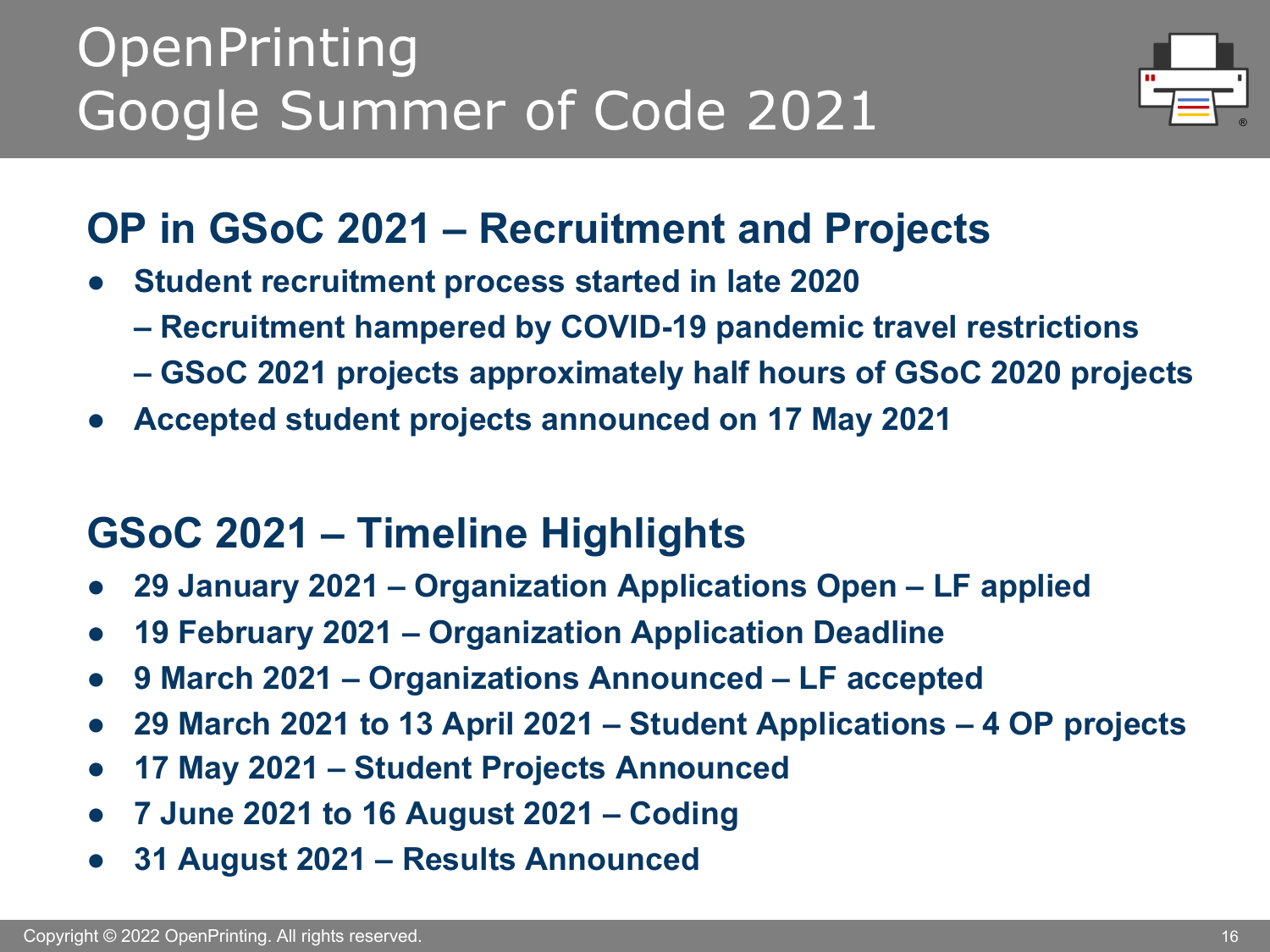# O[penPrinting Hig](https://snapcraft.io/cups)hlights 2022– 1 of 4

## **CUPS OpenPrinting**

- **See CUPS Plenary presentation tomorrow**
- **Developers – Mike Sweet, Zdenek Dohnal, and Linux community**
- **Latest Release – v2.4.1 (27 January 2022)**
- **Ubuntu 22.04 LTS (21 April 2022) shipped with CUPS v2.4.1**
- **[CUPS Snap uses GIT master of OpenPrinting CUPS](https://github.com/OpenPrinting/cups-filters/releases/tag/1.28.15) https://github.com/OpenPrinting/cups-snap https://snapcraft.io/cups**

## **CUPS Filters Highlights**

- **See CUPS Filters presentation tomorrow**
- **Developers – Till Kamppeter and Linux community**
- **Latest Release – v1.28.15 (11 April 2022)**
- **Ubuntu 22.04 LTS (21 April 2022) shipped with CUPS Filters v1.28.15**
- **CUPS Filters v2.0 is coming https://github.com/OpenPrinting/cups-filters/releases/tag/1.28.15**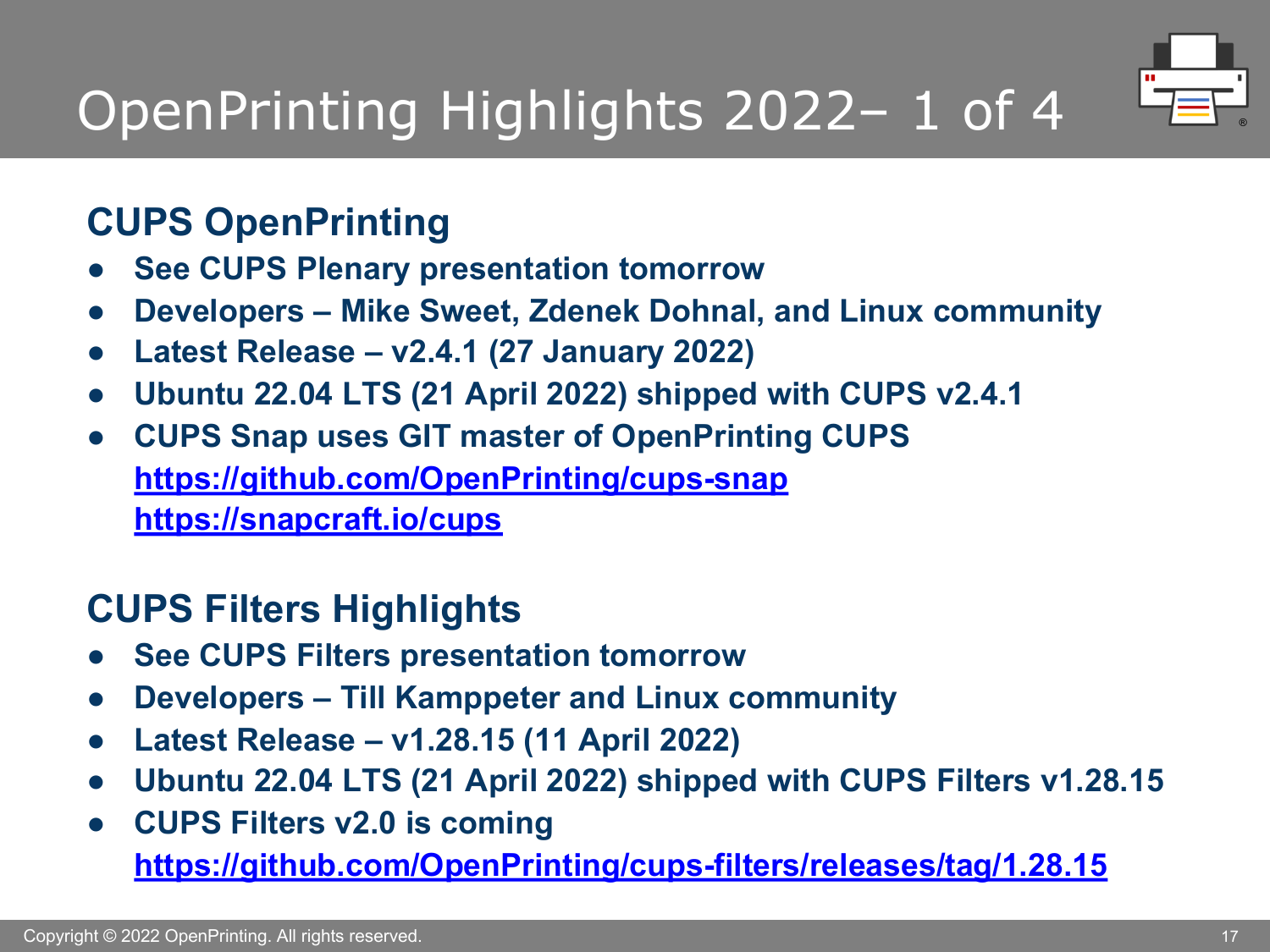# O[penPrinting Highlights 20](https://github.com/OpenPrinting/ps-printer-app)22– 2 of 4

#### **PAPPL (Printer Application)**

- **See Printer Applications presentation tomorrow**
- **Developers – Mike Sweet and Linux community**
- **Latest Release – v1.2.0 (15 May 2022) [https://github.com/michaelrsweet/pappl/releases/tag/v1.2](https://github.com/OpenPrinting/ghostscript-printer-app).0**

#### **Po[stScript Printer Application](https://snapcraft.io/ghostscript-printer-app)**

- **See Printer Applications presentation tomorrow**
- **Developers – Till Kamppeter and Linux community**
- **PostScript Printer Application is now in Snap Store https://github.com/OpenPrinting/ps-printer-app https://snapcraft.io/ps-printer-app**

#### **Ghostscript Printer Application**

- **See Printer Applications presentation tomorrow**
- **Developers – Till Kamppeter and Linux community**
- **Ghostscript Printer Application is now in Snap Store https://github.com/OpenPrinting/ghostscript-printer-app https://snapcraft.io/ghostscript-printer-app**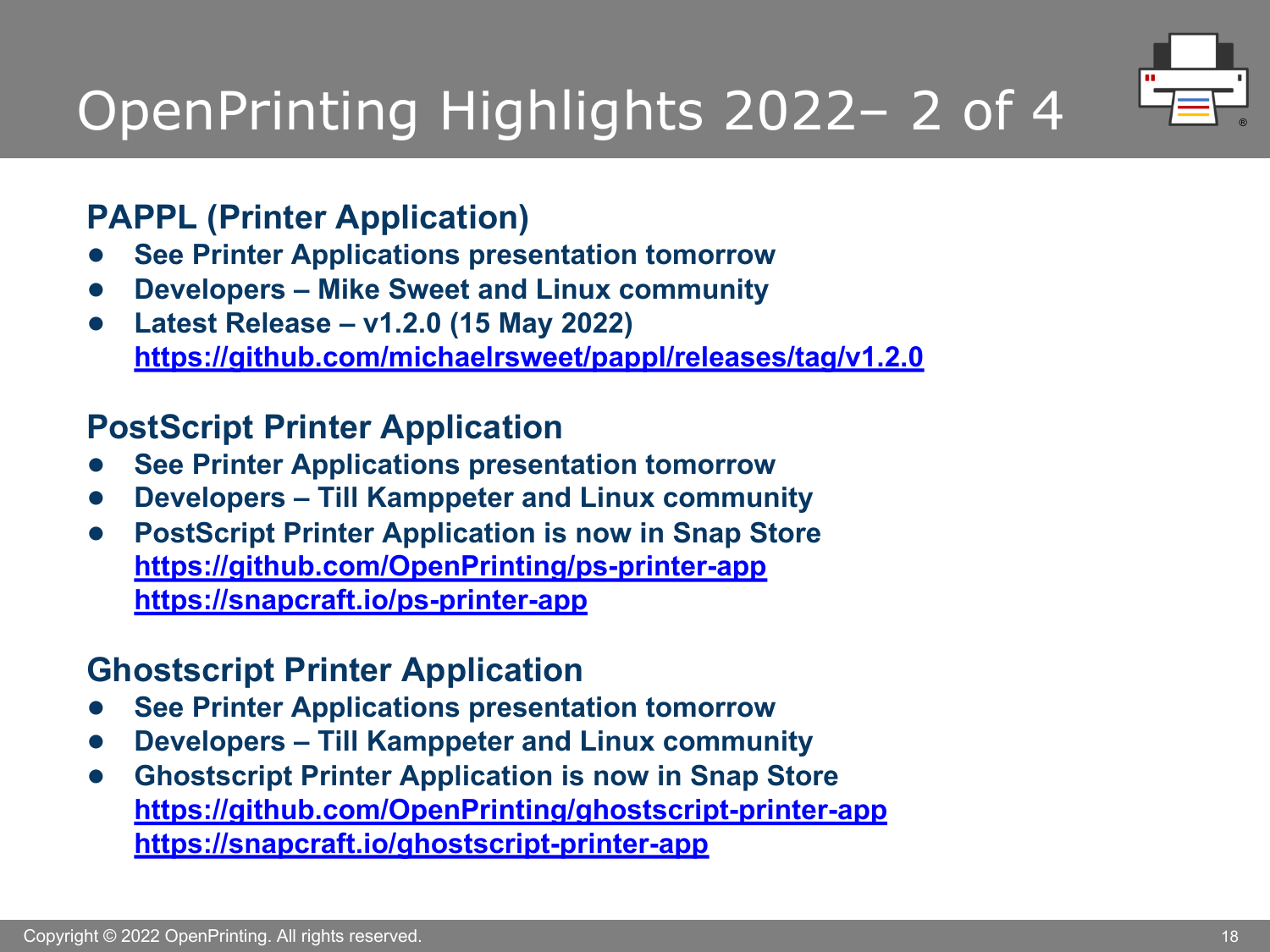# OpenPrinting Highlights 2022– 3 of 4

#### **Gutenprint [Printer Application](https://snapcraft.io/hplip-printer-app)**

- **See Printer Applications presentation tomorrow**
- **Developers – Till Kamppeter and Linux community**
- **Gutenprint Printer Application is now in Snap Store https://github.com/OpenPrinting/gutenprint-printer-app [https://snapcraft.io/gutenprint-printer-app](https://github.com/OpenPrinting/pappl-retrofit)**

#### **HPLIP Printer Application**

- **See Printer Applications presentation tomorrow**
- **Developers – Till Kamppeter and Linux community**
- **HPLIP Printer Application is now in Snap Store https://github.com/OpenPrinting/hplip-printer-app https://snapcraft.io/hplip-printer-app**

#### **Retro-Fitting Printer Applications**

- **See Retro-Fitting Printer Applications presentation tomorrow**
- **Developers – Till Kamppeter and Linux community https://github.com/OpenPrinting/pappl-retrofit**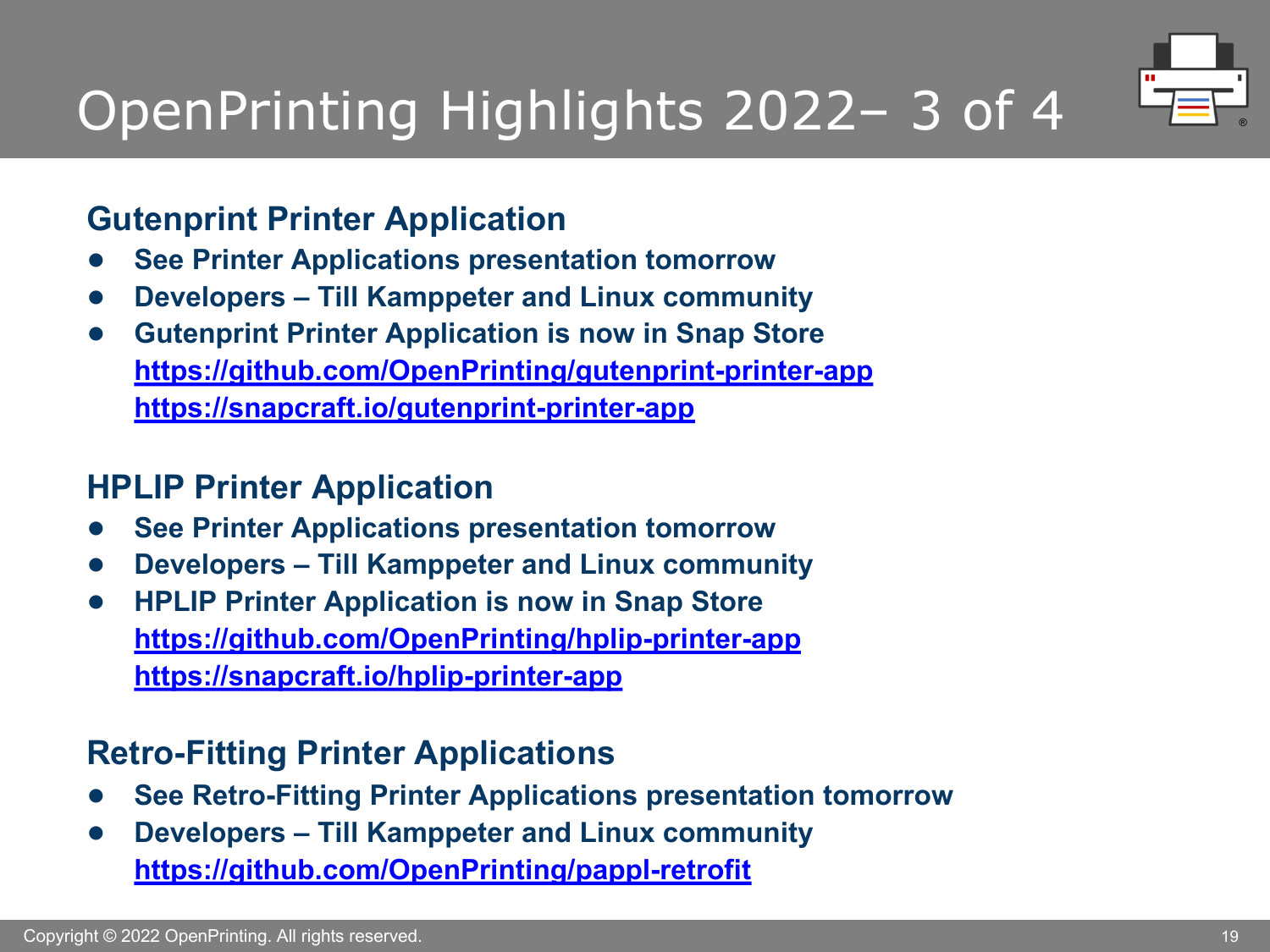# OpenPrinting Highlights 2022– 4 of 4



### **Driverless Printing**

- **See CUPS Filters and Printer Applications presentation tomorrow**
- **Driverless Printing is now available on all major OS platforms**

### **IPP over USB**

- **See CUPS Filters presentation tomorrow**
- **ippusbxd discontinued**
- **ipp-usb replaces ippusbxd in most Linux distributions**
- **Google Chrome OS has its own IPP-over-USB daemon in Rust**

### **Driverless Scanning**

- **See CUPS Filters and Driverless Scanning presentation tomorrow**
- **Driverless Scanning is a GSoC 2022 project**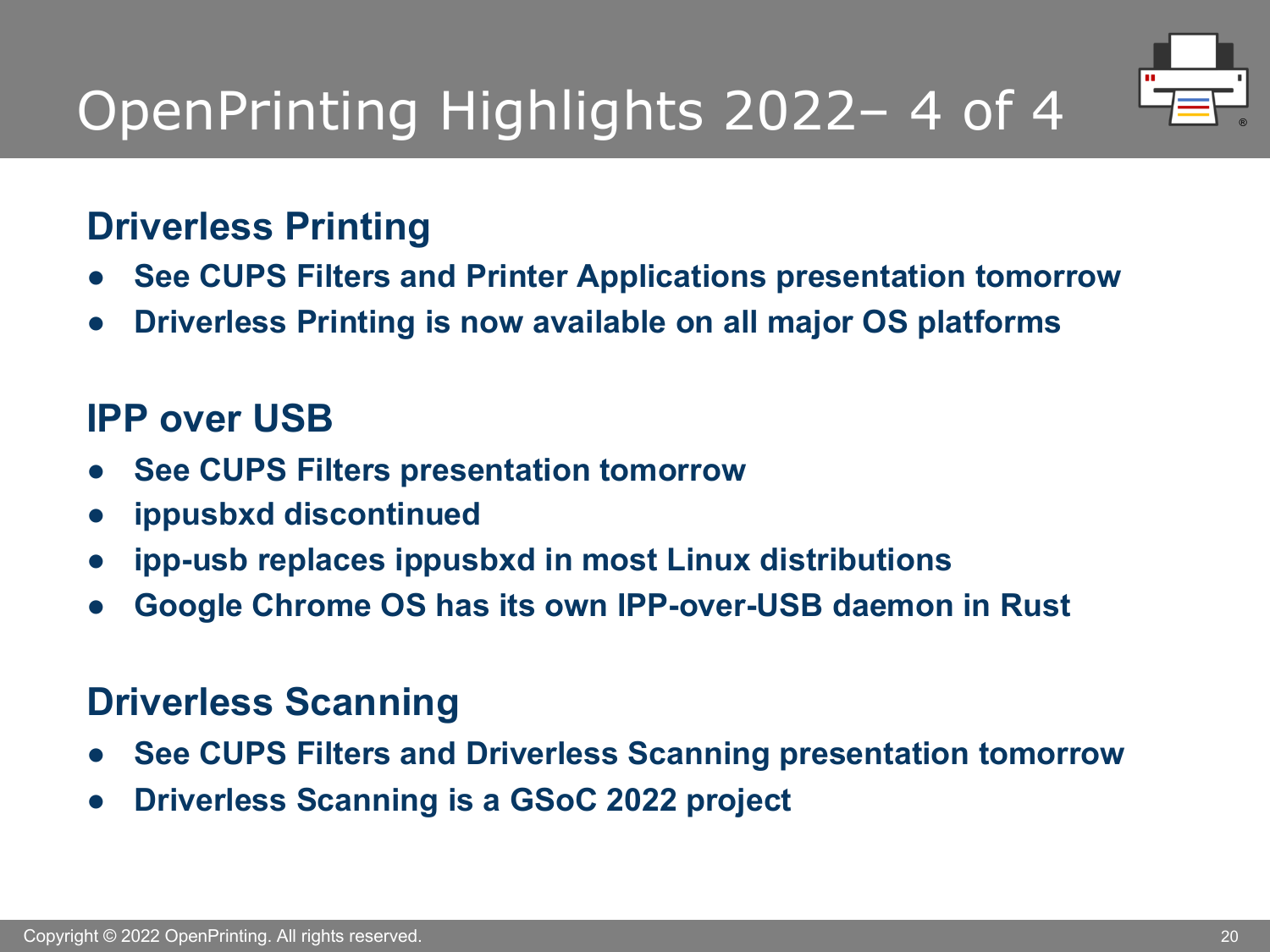## **OpenPrinting** Google Summer of Code 2022



### **OP in GSoC 2022 – Recruitment and Projects**

- **Student recruitment process started in late 2021** 
	- **– Recruitment hampered by COVID-19 pandemic travel restrictions**
	- **– GSoC 2022 contributors do not have to be students**
- Accepted contributor projects announced on 20 May 2022

### **GSoC 2022 – Timeline Highlights**

- **7 February 2022 – Organization Applications Open – LF applied**
- **21 February 2022 – Organization Application Deadline**
- **7 March 2022 – Organizations Announced – LF accepted**
- **4-19 April 2022 – Contributor Applications – 8 OP projects**
- **20 May 2022 – Contributor Projects Announced**
- **13 June 2022 to 12 September 2022 – Coding (standard period)**
- **20 September 2022 – Results Announced (standard period)**
- **12 September 2022 to 13 November 2022 – Coding (extended period)**
- **28 November 2022 – Results Announced (extended period)**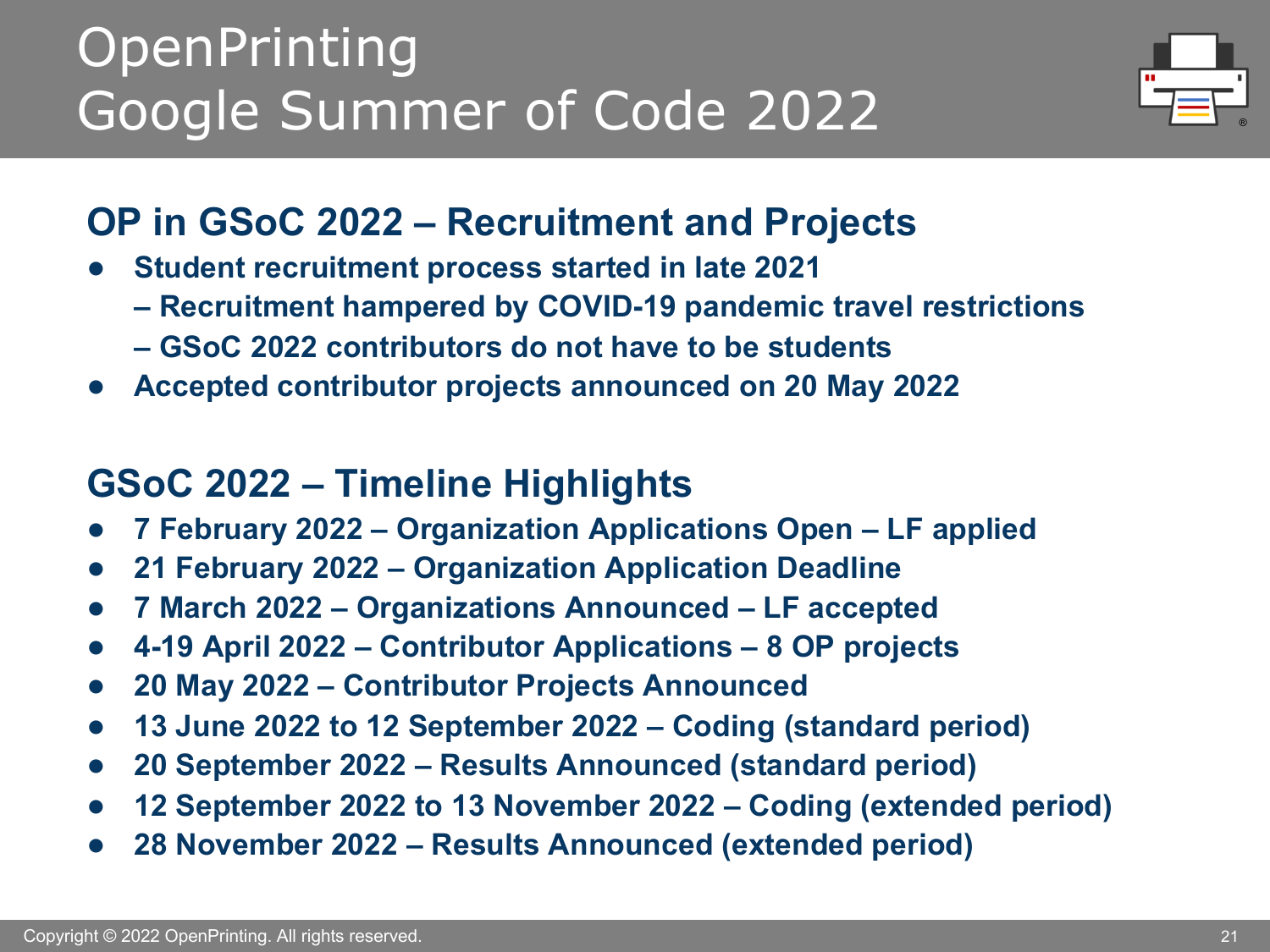## **OpenPrinting** Next Steps

## **Call for Participation**

- **OP is cost-effective for printer vendor support of Linux & UNIX PWG and OP Collaboration**
- **OP CUPS development and evolution**
- **OP CUPS Filters v2.0 development and evolution**
- **OP GSoC implementations of PWG IPP specs**
- **OP Driverless Printing and Driverless Scanning development**
- **OP monthly teleconferences on Tuesdays**
- **Tuesday 7 June 2022 1-2pm US EDT (F2F review/GSoC status)**
- **Tuesday 5 July 2022 1-2pm US EDT (GSoC status)**
- **Tuesday 9 August 2022 1-2pm US EDT (GSoC status)**